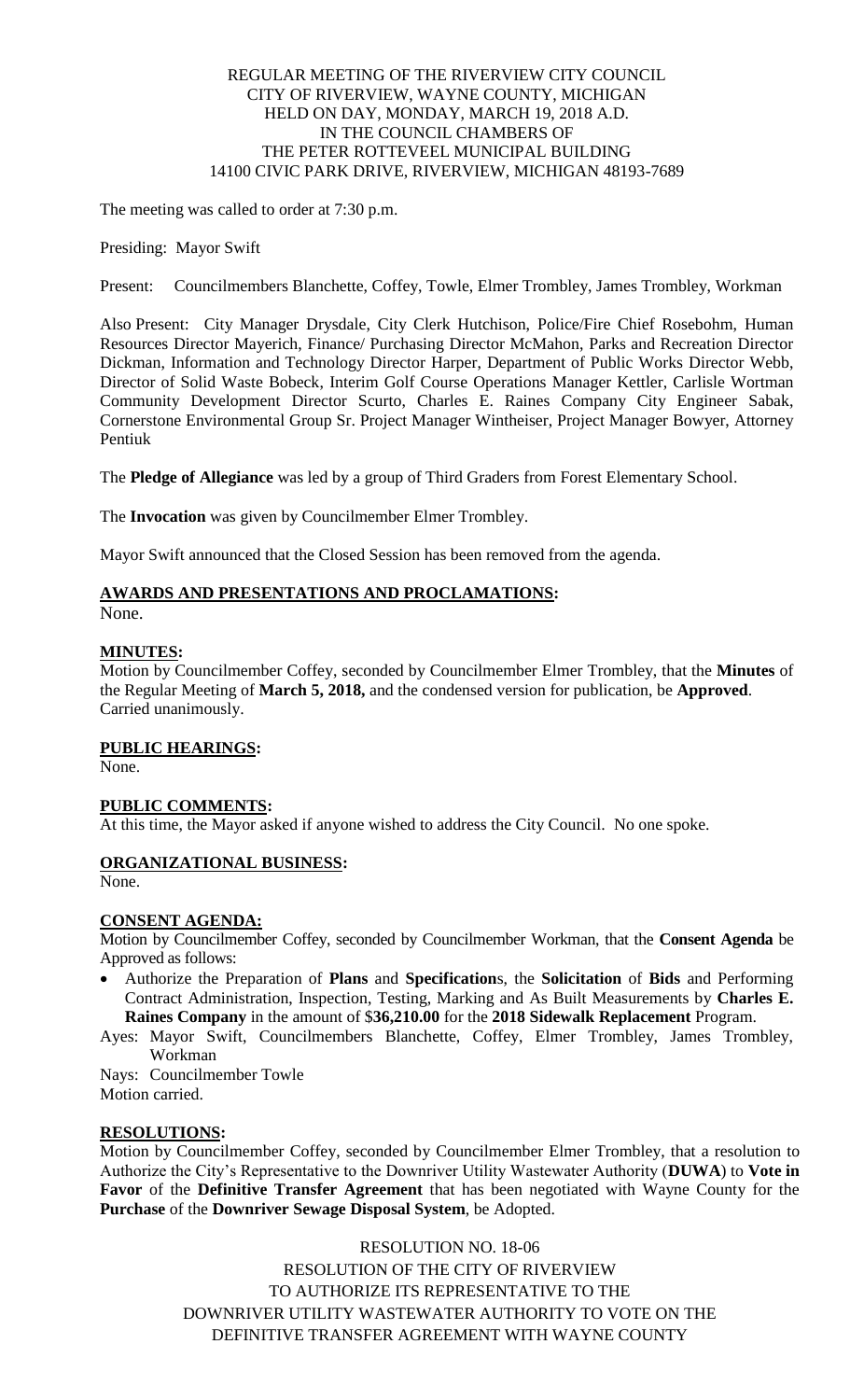- WHEREAS, 1955 PA 233, as amended ("Act 233") authorizes an authority to acquire sewage disposal systems as defined within said act and to improve, enlarge, expand, and operate such systems; and
- WHEREAS, by the terms of Act 233, the Downriver Utility Wastewater Authority ("DUWA"), its constituent municipalities being the cities of Belleville, Ecorse, Lincoln Park, River Rouge, Southgate, Wyandotte, Allen Park, Taylor, Dearborn Heights, Romulus, Riverview, and the Charter Townships of Van Buren and Brownstown ("Communities") are authorized to enter into a contract for the acquisition; improvement, enlargement or extension of a sewage disposal system and for the payment of the cost thereof by the Communities, with interest; and
- WHEREAS, the DUWA desires to acquire the Downriver Sanitary Disposal System ("System") from the County of Wayne, a Michigan county corporation (the "County"); and
- WHEREAS, each of the Communities have a representative on the DUWA Board which will vote May 10, 2018 on the Definitive Transfer Agreement with Wayne County for the acquisition of the System; and
- WHEREAS, each of the Communities in 2017 have unanimously approved a Service Agreement with DUWA for the use and charges associated with the System; and
- NOW, THEREFORE, BE IT RESOLVED that the CITY OF RIVERVIEW ("Municipality") hereby agrees that:

The Municipality's member to the DUWA Board shall vote in favor of the Definitive Transfer Agreement that has been negotiated with Wayne County for the purchase of the Downriver Sanitary Disposal System.

AYES: Mayor Swift, Councilmembers Blanchette, Coffey, Towle, Elmer Trombley, James Trombley, Workman

NAYS: None. EXCUSED: None. ABSTAIN: None. ADOPTED this 19<sup>th</sup> day of March, 2018. ATTEST:

Andrew M. Swift, Mayor

\_\_\_\_\_\_\_\_\_\_\_\_\_\_\_\_\_\_\_\_\_\_\_\_\_\_\_\_\_\_\_\_\_\_\_\_

I, Cynthia M. Hutchison, Clerk for the City of Riverview, hereby certify that the foregoing is a true and accurate copy of a Resolution adopted by the City Council for the City of Riverview at a regular meeting held on the 19th day of March, 2018, and that said meeting was conducted and public notice of said meeting was given pursuant to and in full compliance with the Open Meeting Act, being Act 267, Public Acts of Michigan, 1976, and that the minutes of said meeting were kept and will be or have been available as required by said Act.

Cynthia M. Hutchison, City Clerk

\_\_\_\_\_\_\_\_\_\_\_\_\_\_\_\_\_\_\_\_\_\_\_\_\_\_\_\_\_\_\_\_\_\_\_\_

#### **ADMINISTRATION:**

None.

#### **ORDINANCES**:

Motion by Councilmember James Trombley, seconded by Councilmember Coffey, that the Clerk be Authorized to give the **Second Reading**, by title only, of Proposed **Ordinance No. 7**02, Amending **Minor In Possession** Ordinance Section **38-392**, regarding **Alcohol**. Carried unanimously.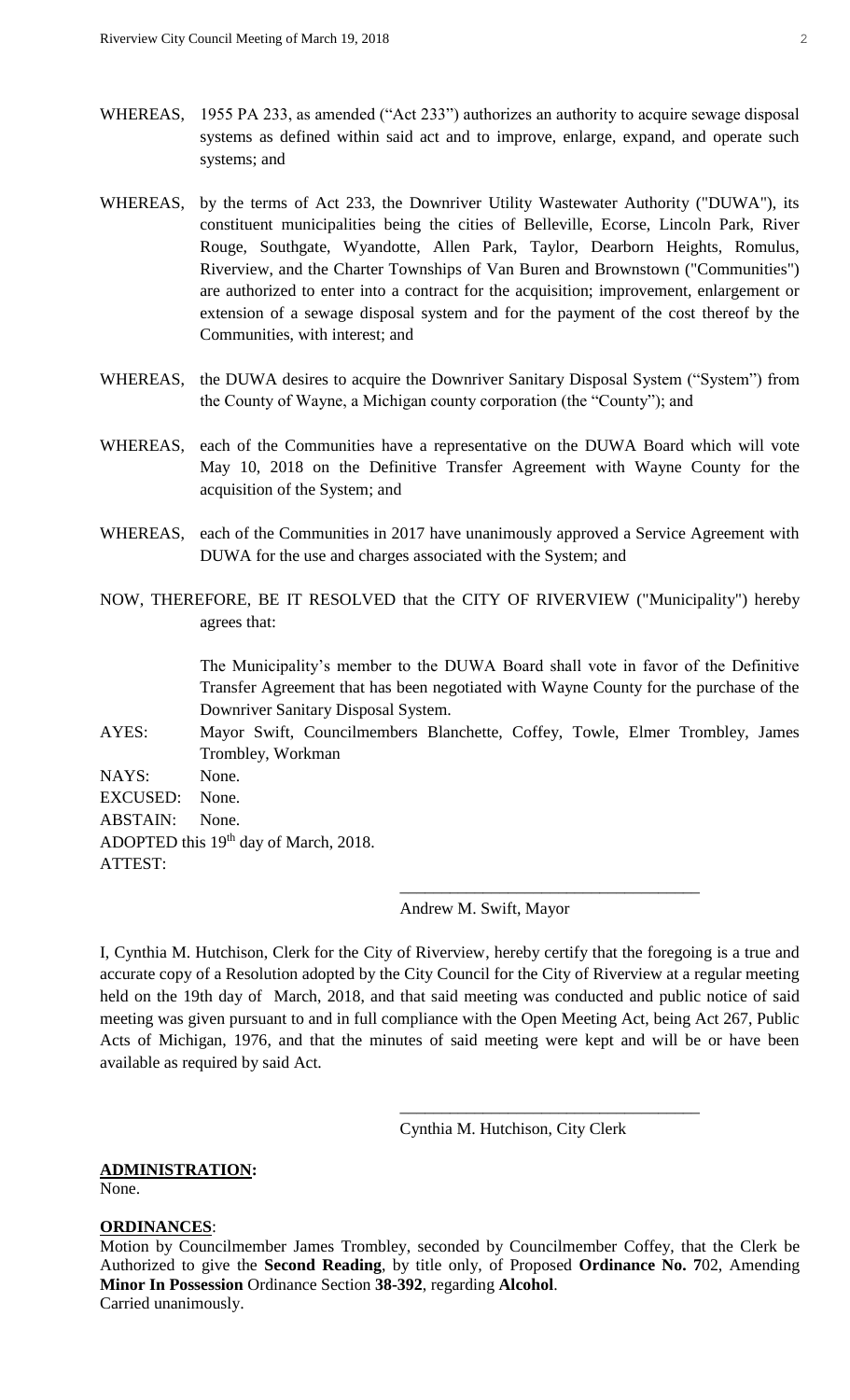## PROPOSED ORDINANCE NO. 702

AN ORDINANCE TO AMEND THE CODE OF ORDINANCES FOR THE CITY OF RIVERVIEW BY THE REPEAL AND READOPTION OF SECTION 38-392, PURCHASE, POSSESSION OR CONSUMPTION OF ALCOHOL BY MINORS; FALSE IDENTIFICATION; TO MAKE THE SECTION CONSISTENT WITH STATE LAW

#### THE CITY OF RIVERVIEW ORDAINS:

ARTICLE I: Amendment: That Section 38-392, Purchase, possession or consumption of alcohol by minors; false identification, Chapter 38, "Offenses and Miscellaneous Provisions", Article IX, Minors, Division 2, Alcoholic Liquor, is hereby repealed and re-adopted to hereafter read as follows:

# CHAPTER 38 OFFENSES AND MISCELLANEOUS PROVISIONS ARTICLE IX. MINORS DIVISION 2. ALCOHOLIC LIQUOR

Section 38-392 Purchase, possession or consumption of alcohol by minors; false identification

- (a) A person less than 21 years of age shall not purchase or attempt to purchase alcoholic liquor, consume or attempt to consume alcoholic liquor, possess or attempt to possess alcoholic liquor, or have any bodily alcohol content, except as provided for below in this section. A person 16 years of age or younger who violates this section is guilty of a civil infraction, and is subject to the penalties prescribed in Section 1-8. A person between the ages of 17 and less than 21 years of age who violates this section is responsible for a civil infraction or guilty of a misdemeanor as follows, and punishable by the following fines and sanctions, and is not subject to the penalties prescribed in Section 1-8:
	- (1) For the first violation, the minor is responsible for a civil infraction and shall be fined not more than \$100.00. A court may order a minor under this subdivision to participate in substance use disorder services as defined in section 6230 of the public health code, 1978 PA 368, MCL 333.6230, and designated by the administrator of the office of substance abuse services, and may order the minor to perform community service and to undergo substance abuse screening and assessment at his or her own expense as described in subsection (d). A minor may be found responsible or admit responsibility only once under this subdivision.
	- (2) If a violation of this subsection occurs after 1 prior judgment, the minor is guilty of a misdemeanor. A misdemeanor under this subdivision is punishable by imprisonment for not more than 30 days if the court finds that the minor violated an order of probation, failed to successfully complete any treatment, screening, or community service ordered by the court, or failed to pay any fine for that conviction or juvenile adjudication, by a fine of not more than \$200.00, or both. A court may order a minor under this subdivision to participate in substance use disorder services as defined in section 6230 of the public health code, 1978 PA 368, MCL 333.6230, and designated by the administrator of the office of substance abuse services, to perform community service, and to undergo substance abuse screening and assessment at his or her own expense as described in subsection (d).
	- (3) If a violation of this subsection occurs after 2 or more prior judgments, the minor is guilty of a misdemeanor. A misdemeanor under this subdivision is punishable by imprisonment for not more than 60 days, if the court finds that the minor violated an order of probation, failed to successfully complete any treatment, screening, or community service ordered by the court, or failed to pay any fine for that conviction or juvenile adjudication, by a fine of not more than \$500.00, or both, as applicable. A court may order a minor under this subdivision to participate in substance use disorder services as defined in section 6230 of the public health code, 1978 PA 368, MCL 333.6230, and designated by the administrator of the office of substance abuse services, to perform community service, and to undergo substance abuse screening and assessment at his or her own expense as described in subsection (d).
	- (4) A misdemeanor violation of section (a) successfully deferred, discharged, and dismissed under subsection (c) is considered a prior judgment for the purposes of subsection (a) (3).

(b) Unchanged.

# (c) Unchanged.